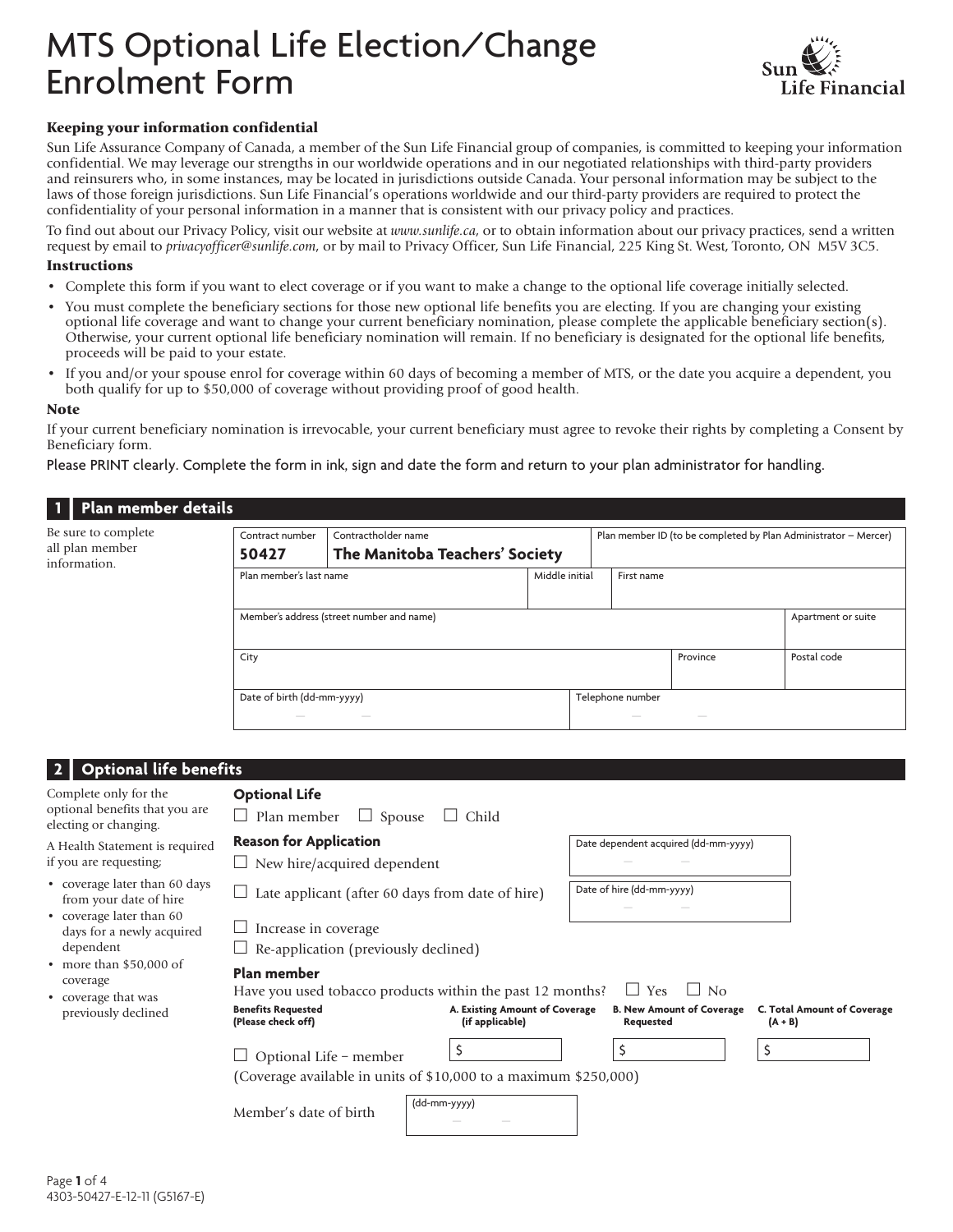## **2** | Optional lif

| <b>Optional life Defierrs (continued)</b>                         |                                                                                                                             |                                                   |                                               |                                                 |  |  |
|-------------------------------------------------------------------|-----------------------------------------------------------------------------------------------------------------------------|---------------------------------------------------|-----------------------------------------------|-------------------------------------------------|--|--|
| Your spouse must<br>complete and sign the<br>Spouse Optional Life | <b>Spouse Optional Life</b><br>(spouse must complete and sign)<br>Have you used tobacco products within the past 12 months? |                                                   | $\Box$ No<br>$\Box$ Yes                       |                                                 |  |  |
| information if you are<br>electing this coverage.                 | <b>Benefits Requested</b><br>(Please check off)                                                                             | A. Existing Amount of Coverage<br>(if applicable) | <b>B. New Amount of Coverage</b><br>Requested | <b>C. Total Amount of Coverage</b><br>$(A + B)$ |  |  |
|                                                                   | Optional Life - spouse                                                                                                      |                                                   | \$                                            |                                                 |  |  |
|                                                                   | (Coverage available in units of \$10,000 to a maximum \$250,000)                                                            |                                                   |                                               |                                                 |  |  |
|                                                                   | Spouse's date of birth                                                                                                      | (dd-mm-yyyy)                                      |                                               |                                                 |  |  |
|                                                                   | declare that the information above is accurate and true. Inaccurate information may invalidate my claim.                    |                                                   |                                               |                                                 |  |  |
|                                                                   | Spouse's signature                                                                                                          |                                                   |                                               |                                                 |  |  |
|                                                                   | X                                                                                                                           |                                                   |                                               |                                                 |  |  |
| When you and/or your<br>converse porticipate in the               | <b>Child Optional Life</b>                                                                                                  |                                                   |                                               |                                                 |  |  |

When you and/or your spouse participate in the Optional Life plan, each child is eligible for one unit of coverage at no cost to you.

 $\Box$  Each child Number of dependent children

 $\Box$  Add  $\Box$  Change in coverage Amount of coverage \$

(Coverage available in units of \$10,000 per dependent child to a maximum of \$50,000) **Cover-age** 

|                   |                    |                            |                  |                     | ansapica   |
|-------------------|--------------------|----------------------------|------------------|---------------------|------------|
|                   |                    |                            | Gender           | Student* child**    |            |
| Child's last name | Child's first name | Date of birth (dd-mm-yyyy) | $\Box$ Male      | Yes<br>$\mathbf{L}$ | $\Box$ Yes |
|                   |                    |                            | Female           | No                  | $\Box$ No  |
| Child's last name | Child's first name | Date of birth (dd-mm-yyyy) | $\Box$ Male      | Yes<br>$\Box$       | $\Box$ Yes |
|                   |                    |                            | Female<br>$\Box$ | <b>No</b>           | $\Box$ No  |
| Child's last name | Child's first name | Date of birth (dd-mm-yyyy) | $\Box$ Male      | Yes<br>$\Box$       | $\Box$ Yes |
|                   |                    |                            | Female           | No                  | $\Box$ No  |
| Child's last name | Child's first name | Date of birth (dd-mm-yyyy) | $\Box$ Male      | Yes                 | $\Box$ Yes |
|                   |                    |                            | Female           | No                  | $\Box$ No  |

 **disabled**

**\*** A student is a child age 21 or over but under age 25, who is a full-time student attending an educational institution recognized by Canada Revenue Agency, as long as the child is not married or in any other formal union and is entirely dependent on you for financial support.

\*\* To enrol an over-age disabled child, complete a Disabled Child Coverage Form, and send it to us within 31 days of the date the dependent reaches the age limit.

Please contact Mercer, your plan administrator, for this form.

## **3 | Member beneficiary nomination**

#### **IMPORTANT**:

Be sure to show the beneficiary's first and last name, as well as the relationship to you.

You must initial any changes or deletions. Correction fluid cannot be used.

A revocable nomination can be changed at any time without the beneficiary's consent. You cannot change an irrevocable beneficiary nomination unless certain requirements are met.

If you are nominating a beneficiary who is a minor, please see section 6.

#### **NOTE:**

In Quebec, any amount payable to a minor beneficiary during his/her minority will be paid to the parent(s) or legal guardian of the minor child.

By completing this section I revoke all previously nominated Optional Life beneficiary nominations and make the following nomination where permitted by law.

#### $\Box$  Beneficiary for **Member Optional Life (if applicable)**

| Last name                                                        | First name                                                                                                                 | Relationship to plan member | Percentage |
|------------------------------------------------------------------|----------------------------------------------------------------------------------------------------------------------------|-----------------------------|------------|
|                                                                  |                                                                                                                            |                             | ℅          |
| Last name                                                        | First name                                                                                                                 | Relationship to plan member | Percentage |
|                                                                  |                                                                                                                            |                             | ℅          |
| Last name                                                        | First name                                                                                                                 | Relationship to plan member | Percentage |
|                                                                  |                                                                                                                            |                             | %          |
| unless you check the revocable box. $\Box$ Revocable beneficiary | In Quebec, if you name your legal spouse (married or civil union) as the beneficiary, this beneficiary will be irrevocable |                             |            |

If you do not nominate a beneficiary, the proceeds will be paid to your estate.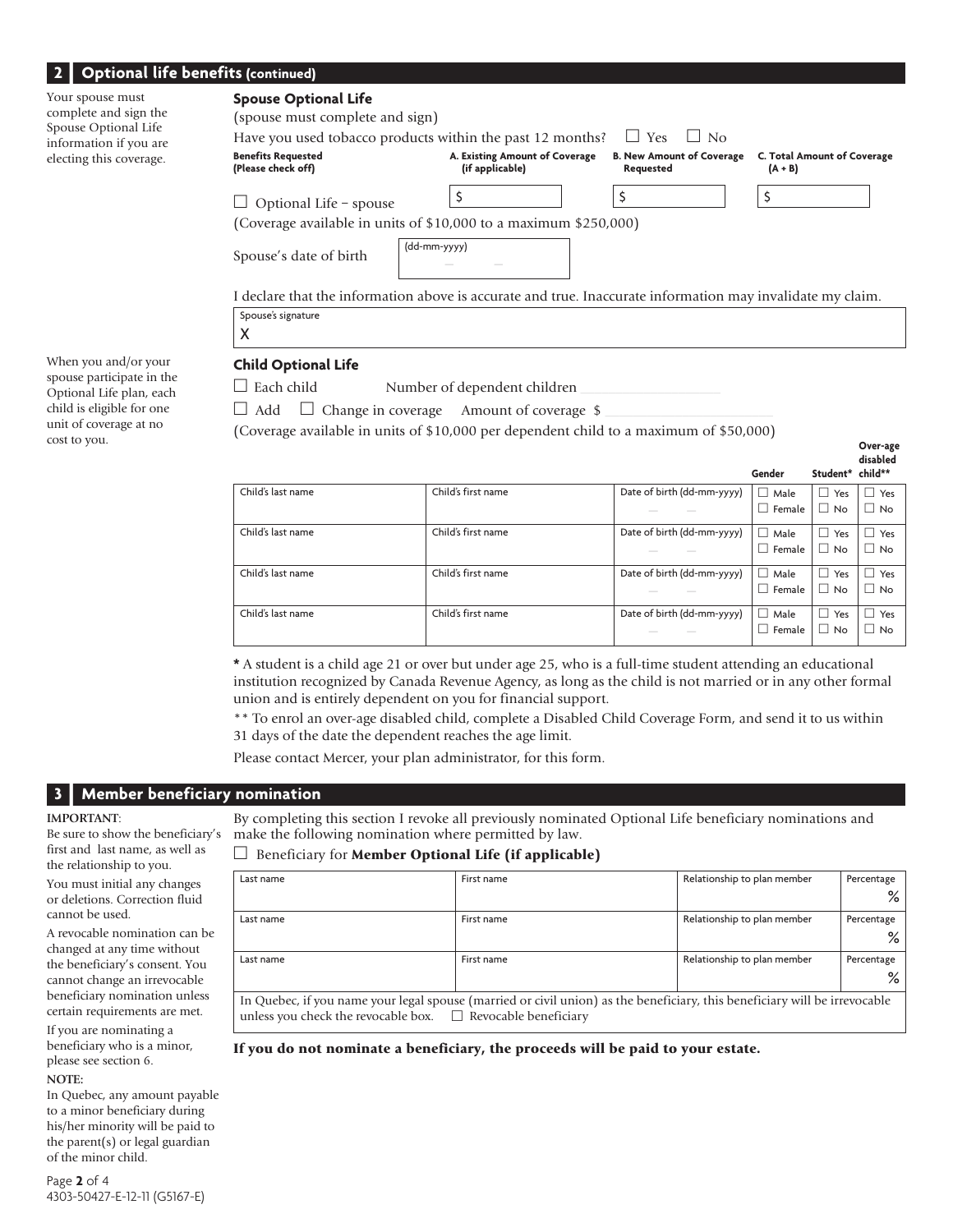## **4 | Spouse beneficiary nomination (to be completed by the plan member)**

Complete this section if you are applying for or changing spouse optional coverage.

By completing this section I revoke all previously nominated beneficiary nominations and make the following nomination where permitted by law.

#### $\Box$  Beneficiary for **Spouse Optional Life (if applicable)**

You may nominate yourself or someone other than your spouse as the beneficiary.

If no beneficiary is nominated, you are automatically the beneficiary.

| Last name | First name | Relationship to plan member | Percentage |
|-----------|------------|-----------------------------|------------|
|           |            |                             | %          |
| Last name | First name | Relationship to plan member | Percentage |
|           |            |                             | %          |
| Last name | First name | Relationship to plan member | Percentage |
|           |            |                             | %          |

## **5 | Appointing contingent beneficiaries**

If you wish to appoint a contingent beneficiary, in the event that there are no surviving beneficiaries at the time of your death, please complete this section.

If there are no surviving beneficiaries at the time of my death, I declare that the following Contingent Beneficiaries shall receive the proceeds. If there are no surviving Contingent Beneficiaries at the time of my death, the proceeds shall be paid to my estate.

Unless I specify otherwise, my contingent beneficiary will apply to all benefits. I revoke all previous contingent beneficiary appointments.

| Last name                                                        | First name                                                                                                                 | Relationship to plan member | Percentage |
|------------------------------------------------------------------|----------------------------------------------------------------------------------------------------------------------------|-----------------------------|------------|
|                                                                  |                                                                                                                            |                             | ℅          |
| Last name                                                        | First name                                                                                                                 | Relationship to plan member | Percentage |
|                                                                  |                                                                                                                            |                             | ℅          |
| Last name                                                        | First name                                                                                                                 | Relationship to plan member | Percentage |
|                                                                  |                                                                                                                            |                             | %          |
|                                                                  | In Quebec, if you name your legal spouse (married or civil union) as the beneficiary, this beneficiary will be irrevocable |                             |            |
| unless you check the revocable box. $\Box$ Revocable beneficiary |                                                                                                                            |                             |            |

## **6 I Nomination of trustee for minor beneficiary other than Quebec residents**

Any payments becoming due while the beneficiary(s) are a minor\* are to be made to

minor children as beneficiaries, a trustee must be designated. NOTE: In Quebec, any amount payable to a minor beneficiary during his/her minority will be paid to the parent(s) or legal guardian of the minor child.

If you wish to designate

as trustee, or failing such trustee to the duly

appointed guardian of such minor child as trustee. Payment to the trustee will discharge the company.

\* A minor is a child who has not reached the age of majority as defined by provincial legislation.

## **Premium** payment

**Monthly pre-authorized debit (PAD)** (collect my premium directly from my bank account)

| First name of account holder |                                                   | Middle initial | Last name of account holder |                 |           |
|------------------------------|---------------------------------------------------|----------------|-----------------------------|-----------------|-----------|
| Financial institution name   | Financial institution address (street # and name) |                | Transit #                   | Institution $#$ | Account # |

To use Pre-Authorized debit (PAD) you must agree to all terms of the authorization. By signing below as payor you agree to the following terms and conditions.